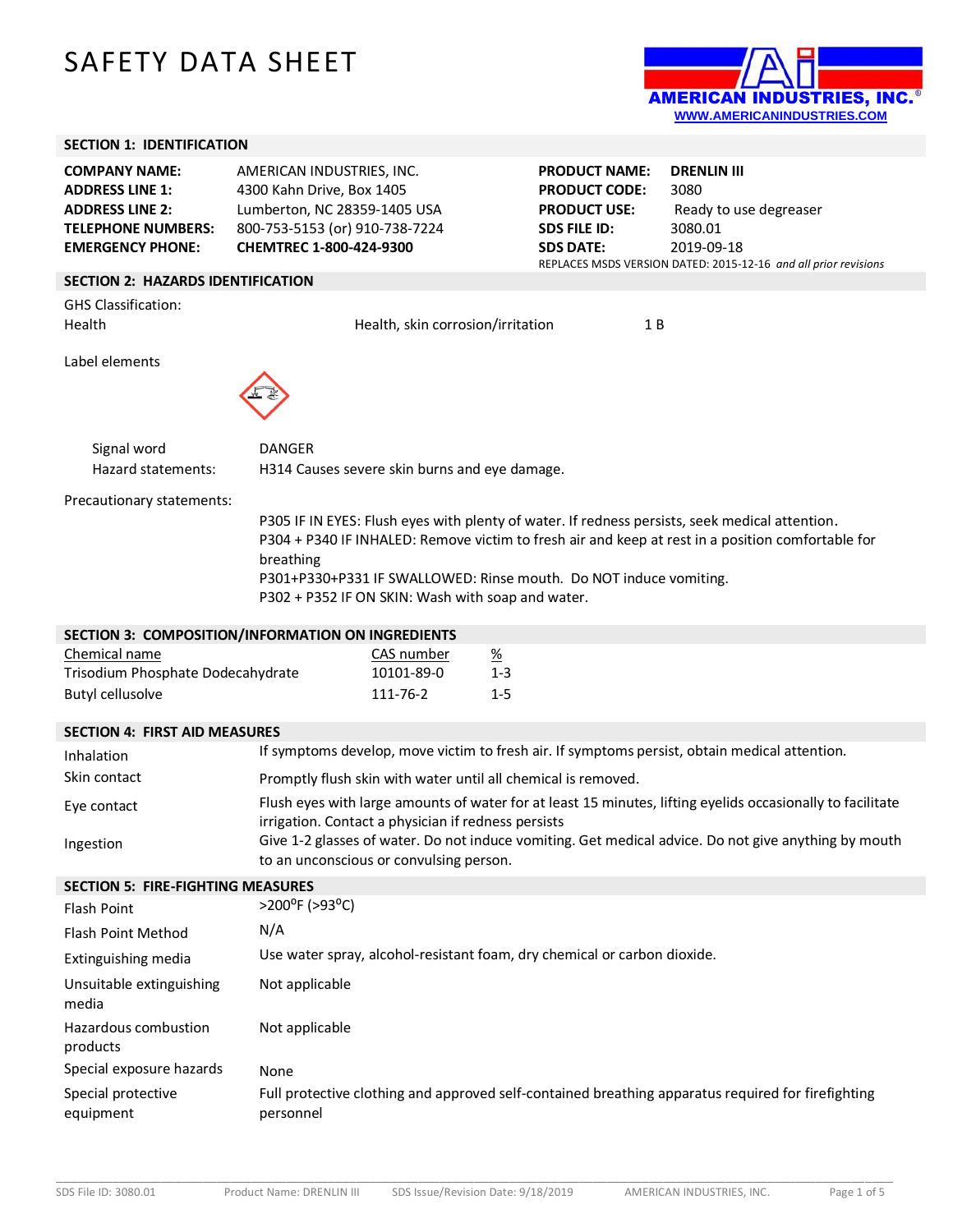# **SECTION 6: ACCIDENTAL RELEASE MEASURES**

Personal Precautionary Measures: Use appropriate protective equipment. (See Section 8.) Do not get into eyes, skin, or Clothing. Wear respiratory protection. Avoid breathing vapors. Ensure adequate ventilation.

Environmental Precautionary Measures: Do not empty into drains.

Methods and Materials for Containment and Cleanup: Soak up residue with an absorbent such as clay or sand. Place in a non-leaking Container for proper disposal according to Federal, State, and Local regulations. Do not discharge into waterways or sewage systems.**7**

| <b>SECTION 7: HANDLING AND STORAGE</b>                |                                                                                                                |                                                                |
|-------------------------------------------------------|----------------------------------------------------------------------------------------------------------------|----------------------------------------------------------------|
| Handling                                              | Use in a well-ventilated area. Do not breathe vapors. Do not get on skin, eyes, or clothing.                   |                                                                |
| Storage                                               | Keep from freezing. Store between 50 and 80 degrees F. Keep container closed and in a well-ventilated<br>area. |                                                                |
| SECTION 8: EXPOSURE CONTROLS/PERSONAL PROTECTION      |                                                                                                                |                                                                |
| <b>Engineering Controls</b>                           | Use in well ventilated area.                                                                                   |                                                                |
| Personal Protective Equipment: Safety Glasses, Gloves |                                                                                                                |                                                                |
| Trisodium Phosphate<br>Dodecahydrate                  | 10101-89-0                                                                                                     | $1 - 3%$                                                       |
| Components with workplace control parameters          |                                                                                                                |                                                                |
| <b>STEL</b>                                           | 5mg/m3                                                                                                         | USA Workplace Environmental Exposure<br>Levels (WEEL)          |
| <b>Butyl cellusolve</b>                               | 111-76-2                                                                                                       | 1-5%                                                           |
| Components with workplace control parameters          |                                                                                                                |                                                                |
| <b>TWA</b>                                            | 20 ppm                                                                                                         | USA ACGIH Threshold Limit Values (TLV)                         |
| Eye & upper respiratory                               |                                                                                                                |                                                                |
| tract irritation                                      | Confirmed animal carcinogen with unknown relevance to humans                                                   |                                                                |
| <b>TWA</b>                                            | 5 ppm                                                                                                          | USA NIOSH Recommended<br>Exposure Limits- Potential for dermal |
|                                                       | $24 \text{ mg/m}$                                                                                              | absorption                                                     |
| <b>TWA</b>                                            | 50 ppm                                                                                                         | USA Occupational exposure limits                               |
|                                                       | 240 mg/m3                                                                                                      | (OSHA)-Table Z-1 Limits for air                                |
|                                                       |                                                                                                                | contaminants                                                   |
| Skin designation                                      | The value in mg/m3 is approximate                                                                              |                                                                |
| <b>TWA</b>                                            | 25 ppm<br>120 mg/m3                                                                                            | USA OSHA-Table Z-1 limits for air<br>contaminants-1910.1000    |
| Skin notation                                         |                                                                                                                |                                                                |
| <b>SECTION 9: PHYSICAL AND CHEMICAL PROPERTIES</b>    |                                                                                                                |                                                                |
| Color                                                 | <b>Blue liquid</b>                                                                                             |                                                                |
| <b>Physical State</b>                                 | Liquid                                                                                                         |                                                                |
| Odor                                                  | Mild                                                                                                           |                                                                |
| Flash point                                           | >200°F (>93°C)                                                                                                 |                                                                |
| Flammability                                          | Not available                                                                                                  |                                                                |
| <b>Partition Coefficient</b>                          | Not available                                                                                                  |                                                                |
| Boiling point                                         | 212°F (100°C)                                                                                                  |                                                                |
| Melting point/freezing                                | Not available                                                                                                  |                                                                |
| point                                                 |                                                                                                                |                                                                |
| Auto-ignition temperature                             | Not available                                                                                                  |                                                                |
| Vapor pressure                                        | Not available                                                                                                  |                                                                |
| Vapor density (Air-1)                                 | Not available                                                                                                  |                                                                |
| Specific gravity/Density                              | 1.05                                                                                                           |                                                                |
| Viscosity                                             | Not available                                                                                                  |                                                                |
| Water solubility                                      | Soluble in water                                                                                               |                                                                |
| рH                                                    | $>12$                                                                                                          |                                                                |
| Evaporation rate (Water=1)                            | 1                                                                                                              |                                                                |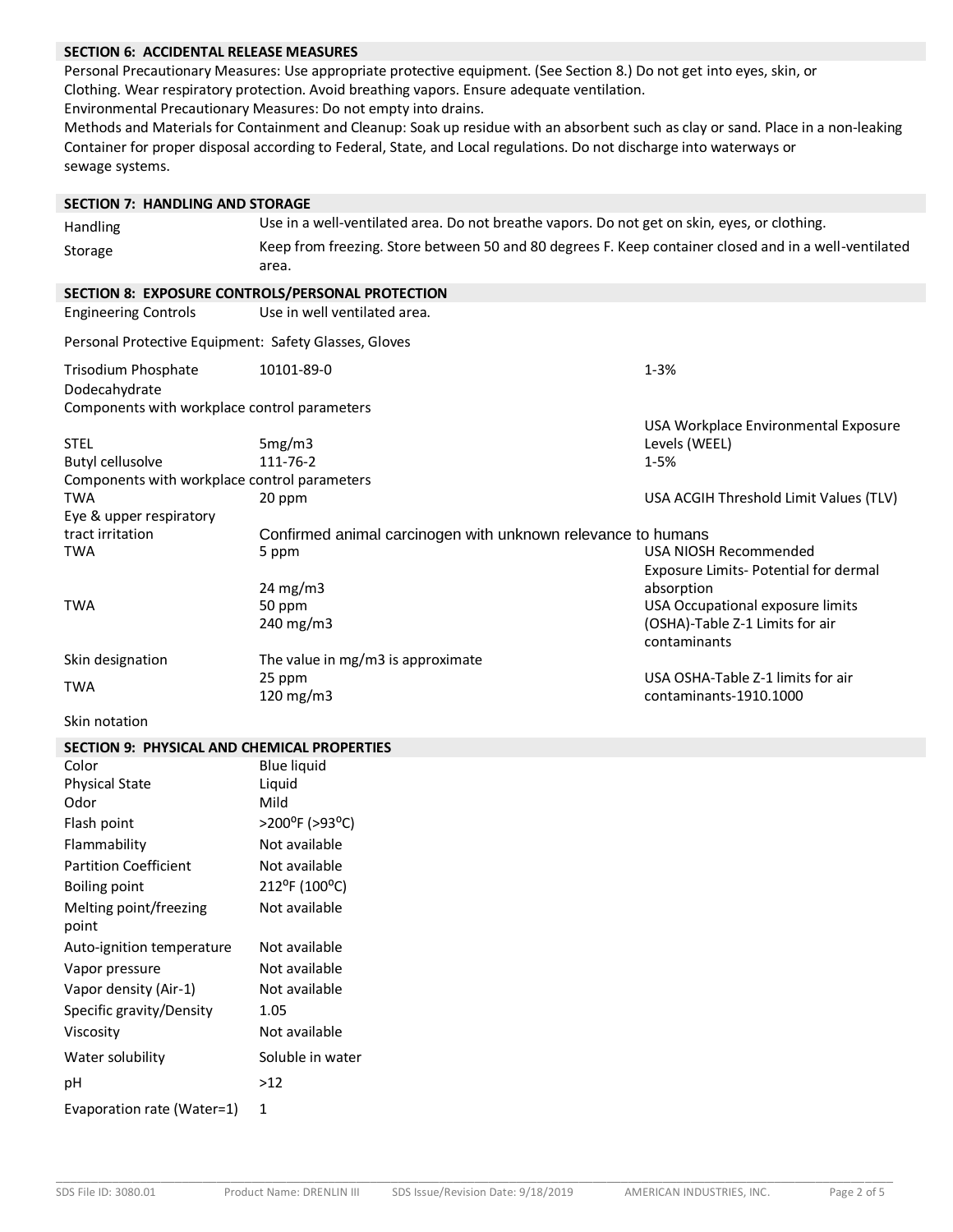| <b>SECTION 10: STABILITY AND REACTIVITY</b>                                  |                                                                                                                                                             |                                                                                                                       |
|------------------------------------------------------------------------------|-------------------------------------------------------------------------------------------------------------------------------------------------------------|-----------------------------------------------------------------------------------------------------------------------|
| Chemical stability                                                           | Stable                                                                                                                                                      |                                                                                                                       |
| Conditions to avoid                                                          | Open flame and heat; freezing                                                                                                                               |                                                                                                                       |
| Materials to avoid                                                           | Strong oxidizing agents                                                                                                                                     |                                                                                                                       |
| Hazardous decomposition                                                      | Carbon dioxide, carbon monoxide                                                                                                                             |                                                                                                                       |
| Hazardous polymerization                                                     | Will not occur                                                                                                                                              |                                                                                                                       |
| <b>SECTION 11: TOXICOLOGICAL INFORMATION</b>                                 |                                                                                                                                                             |                                                                                                                       |
| Trisodium Phosphate<br>Dodecahydrate<br>Information on toxicological effects | 10101-89-0                                                                                                                                                  | $1 - 3%$                                                                                                              |
| Acute toxicity                                                               |                                                                                                                                                             |                                                                                                                       |
| LD50                                                                         | Oral-rat                                                                                                                                                    | 7,400 mg/kg                                                                                                           |
| Inhalation                                                                   | No data available                                                                                                                                           |                                                                                                                       |
| Dermal                                                                       | No data available                                                                                                                                           |                                                                                                                       |
| Skin corrosion/irritation                                                    | No data available                                                                                                                                           |                                                                                                                       |
| Serious eye damage/eye<br>irritation                                         | No data available                                                                                                                                           |                                                                                                                       |
| Respiratory or skin<br>sensitization                                         | No data available                                                                                                                                           |                                                                                                                       |
| Germ cell mutagenicity                                                       | No data available                                                                                                                                           |                                                                                                                       |
| Carcinogenicity                                                              |                                                                                                                                                             |                                                                                                                       |
| <b>IARC</b>                                                                  | No component of this product presents at levels greater than or equal to 0.1% is identified as<br>probable, possible or confirmed human carcinogen by IARC. |                                                                                                                       |
| <b>ACGIH</b>                                                                 | No component of this product presents at levels greater than or equal to 0.1% is identified as a<br>carcinogen or potential carcinogen by ACGIH.            |                                                                                                                       |
| <b>NTP</b>                                                                   | No component of this product presents at levels greater than or equal to 0.1% is identified as a<br>known or anticipated carcinogen by NTP.                 |                                                                                                                       |
| <b>OSHA</b>                                                                  | No component of this product presents at levels greater than or equal to 0.1% is identified as a<br>carcinogen or potential carcinogen by OSHA.             |                                                                                                                       |
| Reproductive toxicity                                                        | No data available.                                                                                                                                          |                                                                                                                       |
| Specific target organ toxicity                                               | Single Exposure-No data available                                                                                                                           | Repeated Exposure-No data available                                                                                   |
| Aspiration hazard                                                            | No data available                                                                                                                                           |                                                                                                                       |
| Additional information                                                       | RTECS: TC9575000                                                                                                                                            |                                                                                                                       |
| Cough, Shortness of breath, Headache, Nausea, Vomiting                       |                                                                                                                                                             |                                                                                                                       |
| <b>Butyl cellusolve</b>                                                      | 111-76-2                                                                                                                                                    | $1 - 5%$                                                                                                              |
| Information on toxicological effects                                         |                                                                                                                                                             |                                                                                                                       |
| Acute toxicity                                                               |                                                                                                                                                             |                                                                                                                       |
| LD50                                                                         | Oral-rat                                                                                                                                                    | 470 mg/kg                                                                                                             |
| LC50                                                                         | Inhalation-rat                                                                                                                                              | 4 h-450 ppm Remarks: Behavioral: Ataxia.<br>Nutritional and Gross Metabolic: Weight loss or<br>decreased weight gain. |
| LD50                                                                         | Dermal-rabbit                                                                                                                                               | 220 mg/kg                                                                                                             |
| LD50                                                                         | Intraperitoneal-rat                                                                                                                                         | 220 mg/kg                                                                                                             |
| LD50                                                                         | Intravenous-rat                                                                                                                                             | 307 mg/kg                                                                                                             |
| Skin corrosion/irritation                                                    | Skin-rabbit                                                                                                                                                 | Result-Open irritation test                                                                                           |

\_\_\_\_\_\_\_\_\_\_\_\_\_\_\_\_\_\_\_\_\_\_\_\_\_\_\_\_\_\_\_\_\_\_\_\_\_\_\_\_\_\_\_\_\_\_\_\_\_\_\_\_\_\_\_\_\_\_\_\_\_\_\_\_\_\_\_\_\_\_\_\_\_\_\_\_\_\_\_\_\_\_\_\_\_\_\_\_\_\_\_\_\_\_\_\_\_\_\_\_\_\_\_\_\_\_\_\_\_\_\_\_\_\_\_\_\_\_\_\_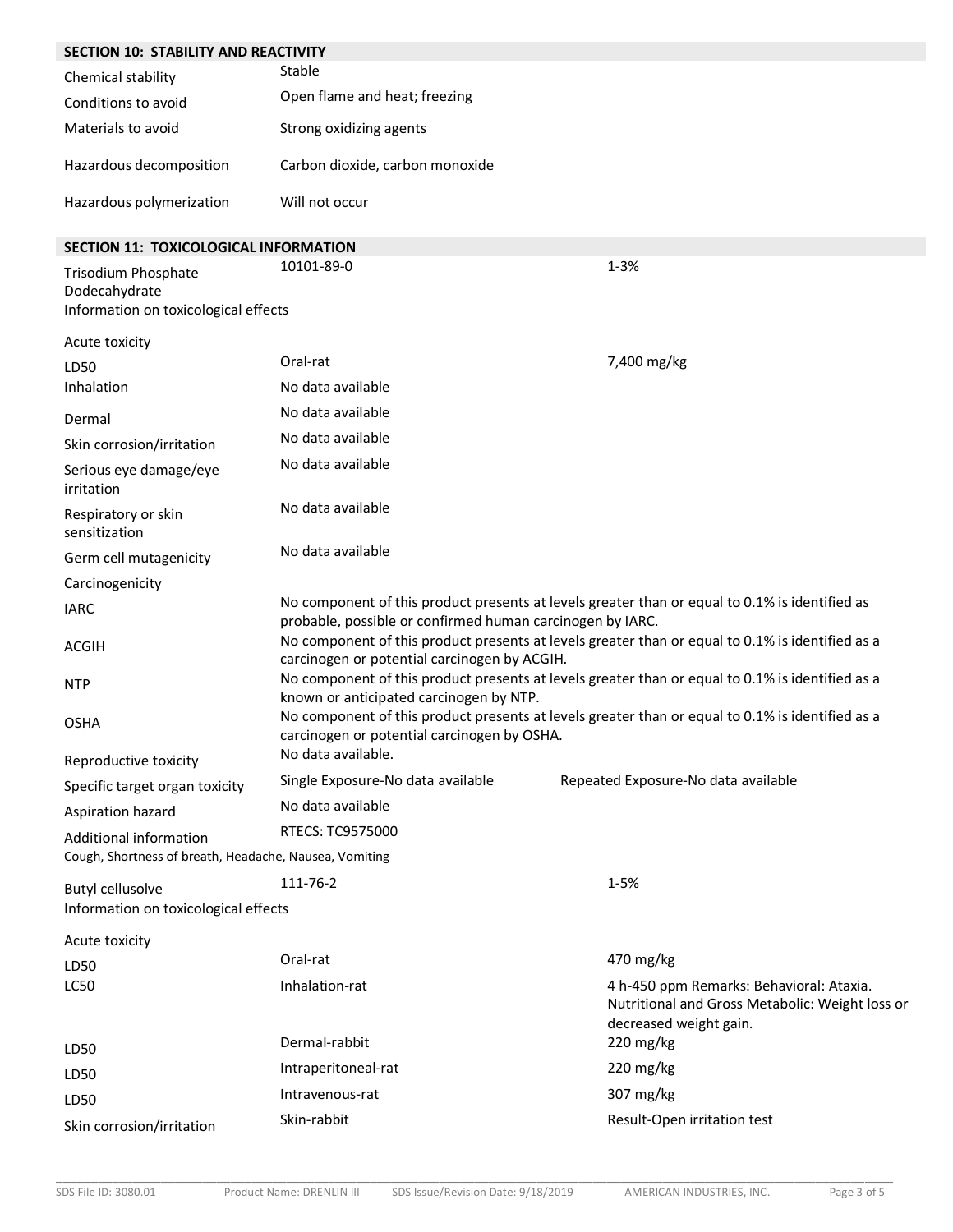| Serious eye damage/eye<br>irritation                                                                                              | Eyes-rabbit                                                                                                                                     |                                                                        |  | Result-Moderate eye irritation-24 h                                                                                                                                                                                                                                                                                                                                                                              |
|-----------------------------------------------------------------------------------------------------------------------------------|-------------------------------------------------------------------------------------------------------------------------------------------------|------------------------------------------------------------------------|--|------------------------------------------------------------------------------------------------------------------------------------------------------------------------------------------------------------------------------------------------------------------------------------------------------------------------------------------------------------------------------------------------------------------|
| Respiratory or skin<br>sensitization                                                                                              | No data available                                                                                                                               |                                                                        |  |                                                                                                                                                                                                                                                                                                                                                                                                                  |
| Germ cell mutagenicity                                                                                                            | No data available                                                                                                                               |                                                                        |  |                                                                                                                                                                                                                                                                                                                                                                                                                  |
| Carcinogenicity                                                                                                                   |                                                                                                                                                 |                                                                        |  |                                                                                                                                                                                                                                                                                                                                                                                                                  |
| IARC 3-Group 3                                                                                                                    |                                                                                                                                                 | Not classifiable as to its carcinogenicity to humans (2-Butoxyethanol) |  |                                                                                                                                                                                                                                                                                                                                                                                                                  |
| <b>NTP</b>                                                                                                                        | known or anticipated carcinogen by NTP.                                                                                                         |                                                                        |  | No component of this product presents at levels greater than or equal to 0.1% is identified as a                                                                                                                                                                                                                                                                                                                 |
| <b>OSHA</b>                                                                                                                       | No component of this product presents at levels greater than or equal to 0.1% is identified as a<br>carcinogen or potential carcinogen by OSHA. |                                                                        |  |                                                                                                                                                                                                                                                                                                                                                                                                                  |
| Reproductive toxicity                                                                                                             | No data available                                                                                                                               |                                                                        |  |                                                                                                                                                                                                                                                                                                                                                                                                                  |
| Overexposure may cause reproductive disorder(s) based on tests with laboratory animals.                                           |                                                                                                                                                 |                                                                        |  |                                                                                                                                                                                                                                                                                                                                                                                                                  |
| Specific target organ toxicity                                                                                                    | Single Exposure-No data available                                                                                                               |                                                                        |  | Repeated Exposure-No data available                                                                                                                                                                                                                                                                                                                                                                              |
| Aspiration hazard                                                                                                                 | No data available                                                                                                                               |                                                                        |  |                                                                                                                                                                                                                                                                                                                                                                                                                  |
| Additional information                                                                                                            | RTECS: KJ8575000                                                                                                                                |                                                                        |  |                                                                                                                                                                                                                                                                                                                                                                                                                  |
| tongue which indicates paralysis of the sensory nerve endings., Central nervous system depression, Headache, narcosis             |                                                                                                                                                 |                                                                        |  | Human exposure above 200 ppm can be expected to cause narcosis, damage to the kidney and liver and present an abnormal blood<br>Picture showing erythropenia, reticulocytosis, granulocytosis, leukocytosis, and would be likely to cause fragility of erythrocytes and<br>hematuria. Swallowing of 2-butoxyethanol results in a sour taste that turns to a burning sensation and is followed by numbness of the |
| Stomach                                                                                                                           | Irregularities                                                                                                                                  |                                                                        |  | Based on human evidence                                                                                                                                                                                                                                                                                                                                                                                          |
| <b>SECTION 12: ECOLOGICAL INFORMATION</b>                                                                                         |                                                                                                                                                 |                                                                        |  |                                                                                                                                                                                                                                                                                                                                                                                                                  |
| Trisodium phosphate dodecahydrate                                                                                                 |                                                                                                                                                 | 10101-89-0                                                             |  | $1 - 3%$                                                                                                                                                                                                                                                                                                                                                                                                         |
| Information on ecological effects                                                                                                 |                                                                                                                                                 |                                                                        |  |                                                                                                                                                                                                                                                                                                                                                                                                                  |
| Toxicity to fish LCO                                                                                                              |                                                                                                                                                 | Leuciscus idus (Golden orfe)                                           |  | 2,400 mg/l-48 h                                                                                                                                                                                                                                                                                                                                                                                                  |
| Persistence and degradability                                                                                                     |                                                                                                                                                 | No data available                                                      |  |                                                                                                                                                                                                                                                                                                                                                                                                                  |
| Bio-accumulative potential                                                                                                        |                                                                                                                                                 | No data available                                                      |  |                                                                                                                                                                                                                                                                                                                                                                                                                  |
| Mobility in soil                                                                                                                  |                                                                                                                                                 | No data available                                                      |  |                                                                                                                                                                                                                                                                                                                                                                                                                  |
| Results of PBT and vPvB assessment PBT/vPvB assessment not available as chemical safety assessment not required/not<br>Conducted. |                                                                                                                                                 |                                                                        |  |                                                                                                                                                                                                                                                                                                                                                                                                                  |
| Other adverse effects                                                                                                             |                                                                                                                                                 | No data available                                                      |  |                                                                                                                                                                                                                                                                                                                                                                                                                  |
| <b>Butyl cellusolve</b>                                                                                                           |                                                                                                                                                 | 111-76-2                                                               |  | $1 - 5%$                                                                                                                                                                                                                                                                                                                                                                                                         |
| Information on ecological effects                                                                                                 |                                                                                                                                                 |                                                                        |  |                                                                                                                                                                                                                                                                                                                                                                                                                  |
| Toxicity to fish LC5O                                                                                                             |                                                                                                                                                 | Other fish                                                             |  | 220 mg/l-96 h                                                                                                                                                                                                                                                                                                                                                                                                    |
| Toxicity to daphnia and EC50                                                                                                      |                                                                                                                                                 | Daphnia magna (Water flea)                                             |  | 1,815 mg/l-24 h                                                                                                                                                                                                                                                                                                                                                                                                  |
| Persistence and degradability                                                                                                     |                                                                                                                                                 | No data available                                                      |  |                                                                                                                                                                                                                                                                                                                                                                                                                  |
| Ratio BOD/ThBOD                                                                                                                   |                                                                                                                                                 | 88%                                                                    |  |                                                                                                                                                                                                                                                                                                                                                                                                                  |
| Bio-accumulative potential                                                                                                        |                                                                                                                                                 | No data available                                                      |  |                                                                                                                                                                                                                                                                                                                                                                                                                  |
| Mobility in soil                                                                                                                  |                                                                                                                                                 | No data available                                                      |  |                                                                                                                                                                                                                                                                                                                                                                                                                  |
| Results of PBT and vPvB assessment PBT/vPvB assessment not available as chemical safety assessment not required/not<br>Conducted. |                                                                                                                                                 |                                                                        |  |                                                                                                                                                                                                                                                                                                                                                                                                                  |
| Other adverse effects                                                                                                             |                                                                                                                                                 | No data available                                                      |  |                                                                                                                                                                                                                                                                                                                                                                                                                  |
| <b>SECTION 13: DISPOSAL CONSIDERATIONS</b>                                                                                        |                                                                                                                                                 |                                                                        |  |                                                                                                                                                                                                                                                                                                                                                                                                                  |
| to disposing of empty container.                                                                                                  |                                                                                                                                                 |                                                                        |  | Empty Containers: If empty container retains product residue, all label precautions must be observed. Dispose of unused product prior                                                                                                                                                                                                                                                                            |

\_\_\_\_\_\_\_\_\_\_\_\_\_\_\_\_\_\_\_\_\_\_\_\_\_\_\_\_\_\_\_\_\_\_\_\_\_\_\_\_\_\_\_\_\_\_\_\_\_\_\_\_\_\_\_\_\_\_\_\_\_\_\_\_\_\_\_\_\_\_\_\_\_\_\_\_\_\_\_\_\_\_\_\_\_\_\_\_\_\_\_\_\_\_\_\_\_\_\_\_\_\_\_\_\_\_\_\_\_\_\_\_\_\_\_\_\_\_\_\_